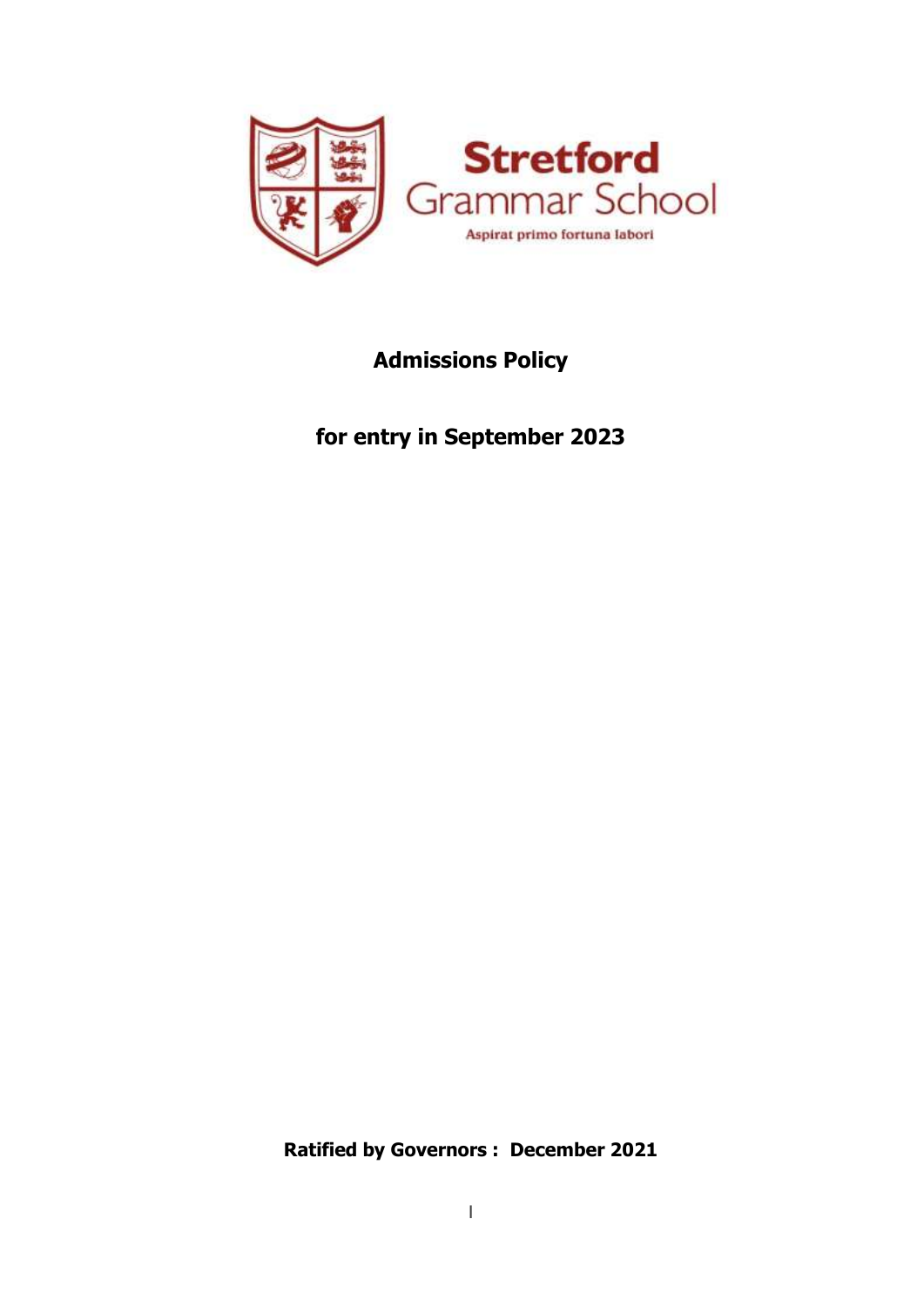

# **Admissions Policy for Entry: 2023**

**Date of Policy:** October 2021

## **Member of staff with overall responsibility:** AHT with responsibility for Admissions

## **Governing Body Sub-Committee with reviewing responsibility:** Admissions

## **Admissions Policy 2023**

Stretford Grammar School is a foundation mixed Grammar School. The student admission number is **160**. The School has no religious affiliation.

## **The Test will take place in September 2022. The Closing Date for ALL applications will be the 25th June 2022.**

## **Definitions (for the purpose of this Admissions Policy)**

- 'Looked after children' has the meaning set out in S22 of the Children Act 1989
- 'Residence' means the address where the child normally and permanently lives
- 'The School' means Stretford Grammar School
- 'Sibling' means any person (full, half, step, adopted or foster brother or sister) of admissions age who is residing permanently at the same address as the candidate and will be in attendance at the School at the time of the proposed admission.
- 'Pupil Premium' is funding for free school meals at any point in the last 6 years or who are currently eligible for free school meals.
- Service Premium is allocated if one of their parents is serving in the regular armed forces (including pupils with a parent who is on full commitment as part of the full time reserve); they have been registered as a 'service child' on the January school census at any point since 2015; one of their parents died whilst serving in the armed forces and the pupil receives a pension under the Armed Forces Compensation Scheme or the War Pensions Scheme.

## **Attachments:**

Appendix A Special Circumstances Form Appendix B Local Review Form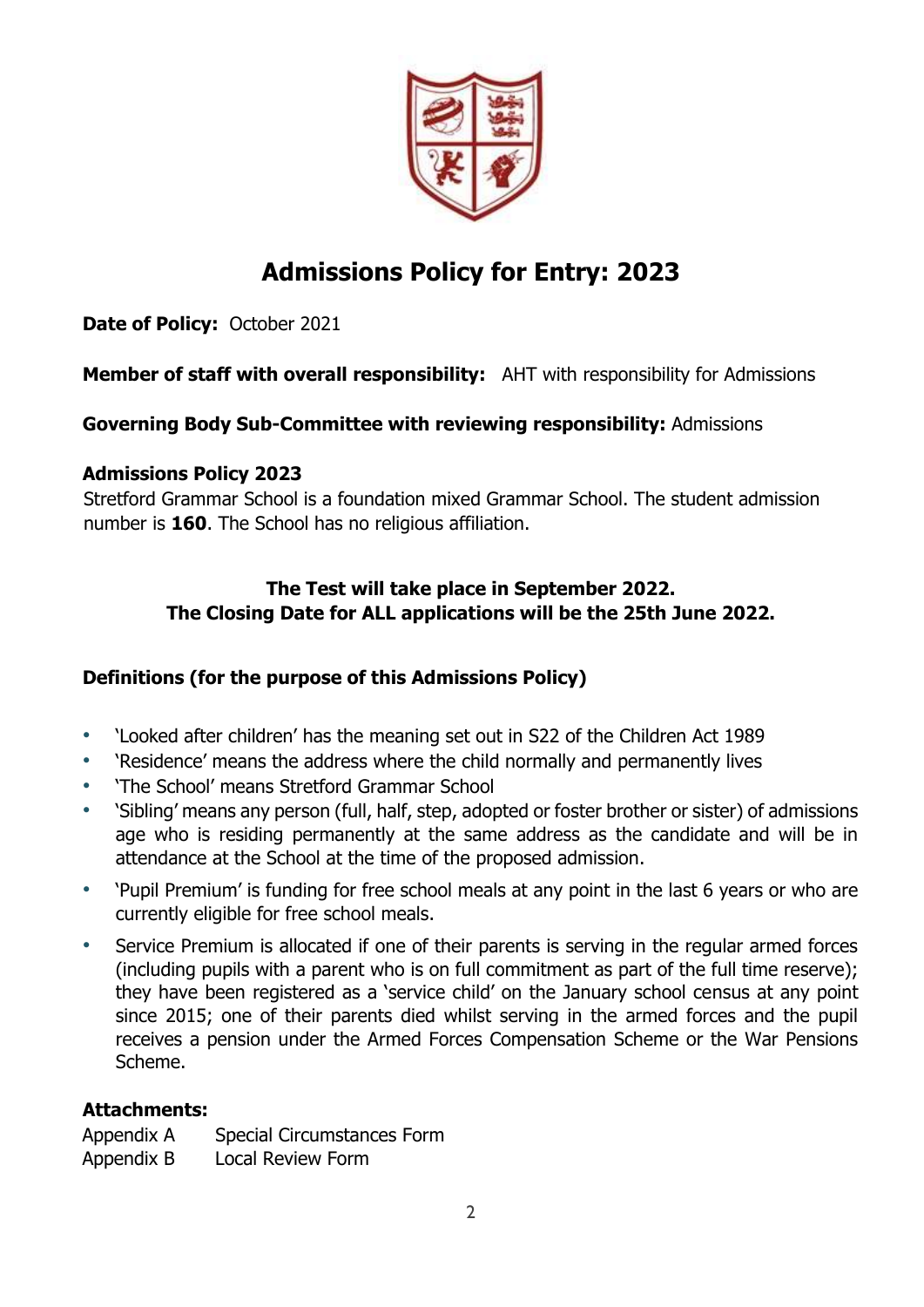#### **Admission at Age 11**

The number of admissions into Year 7 for the year commencing 1st September 2023 will be **160.** Candidates who attain the required standard in the School's testing arrangements for selection by ability (as set out in this Policy) will be eligible for admission to the School.

Applicants should normally have a date of birth between 1st September 2011 and 31st August 2012.

#### **Provision for Admission outside a Child's Normal Age Group**

Younger candidates may be considered for a place providing they are studying in a Year 6 class prior to the Entrance Test and they obtain an examination score of 360 or above. Applicants who are studying, but whose date of birth is between the dates given above must sit the Entrance Examination with applicants of the same age. Decisions as to their year of entry to the School would be made on an individual basis.

#### **a) Application Procedure for Admission to Year 7 September 2023**

- 1. All parents/carers of candidates who wish to take the Tests for entry to Stretford Grammar School in September 2022 must complete the School Registration Form online, via the school website, by noon on Friday 24<sup>th</sup> June 2022. If the closing date is missed the next testing date will be **after** National Allocation Day which is 1st March 2023. Assistance in completing the form is available should it be required.
- 2. The School is part of the Trafford Local Authority Co-ordinated Scheme. Parents/carers of children who wish to apply for a place at the School **must indicate** Stretford Grammar School on their home Local Authority Admissions Form.
- 3. Candidates who move into the area (as defined by criterion 5 of the oversubscription criteria) after the closing date for applications and who submit an ontime application to their Local Authority including Stretford Grammar School as a preference will be given consideration from the address given on the application to sit the Entrance Test until after the first round of offers. Thereafter, the new address will only be considered if and when the following evidence and legal documentation in relation to the change of residency have been supplied to the School:
	- i) Evidence and legal documentation to the effect they have purchased or exchanged contracts on a property is produced and proof of disposal of the previous home.
	- ii) For leasing agreements, a minimum of 12 months is required and legally supported documentation produced and proof of disposal of the previous home.
	- iii) The applicant and his/her parents/carers became resident at the new home.

Applicants who move further away from the School after the date of application will be considered from their new address with immediate effect.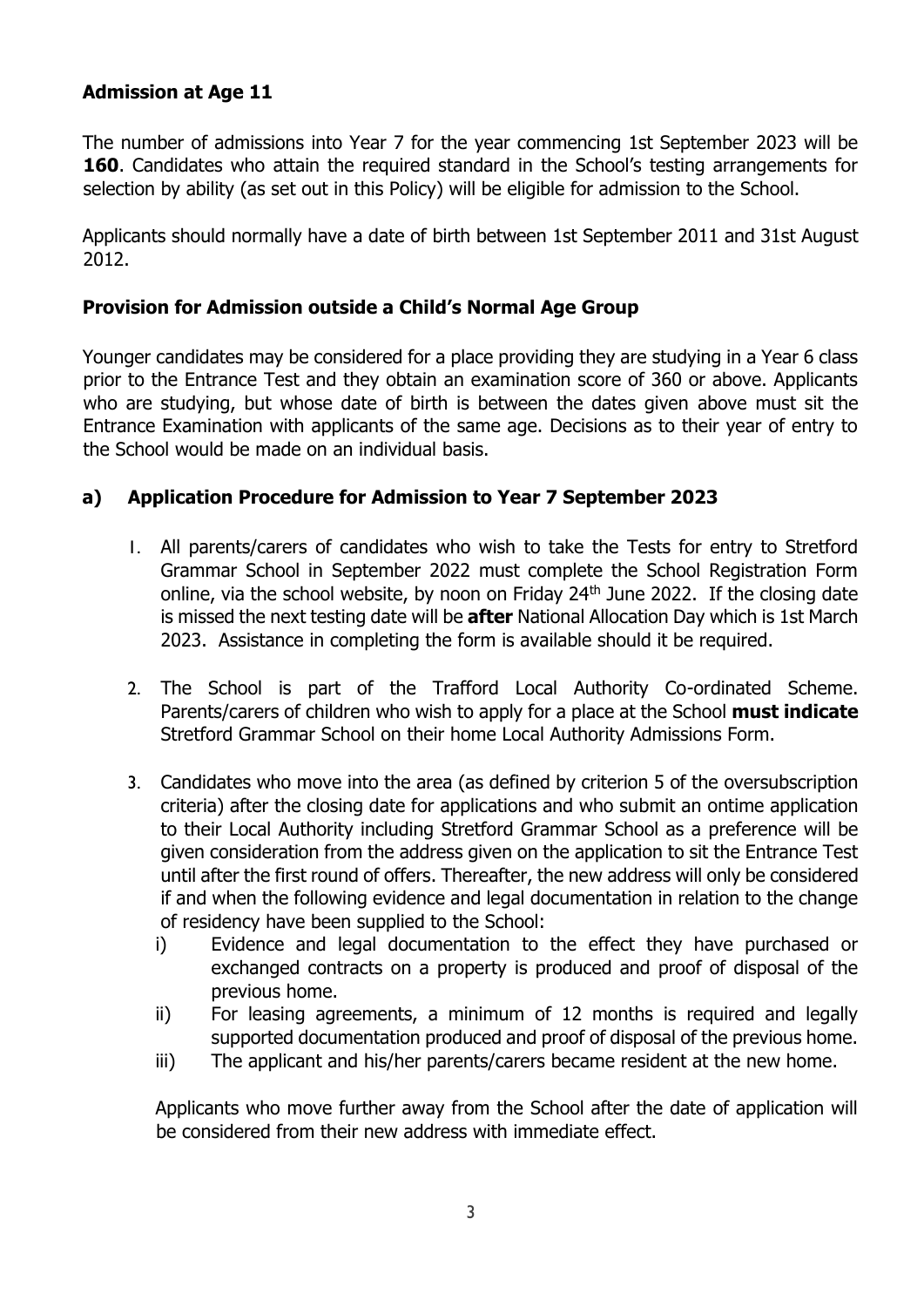4. Access Arrangements will be agreed before the Entrance Test. They allow candidates with special educational needs, disabilities or temporary injuries to access the test and show what they can do without changing the demands of the test. The intention behind an access arrangement is to meet the particular needs of an individual applicant without affecting the integrity of the exam. Access arrangements are the principal way in which the School complies with the duty under the Equality Act 2010 to make 'reasonable adjustments'.

The Equality Act 2010 requires the School to make reasonable adjustments where a candidate, who is disabled within the meaning of the Equality Act 2010, would be at a substantial disadvantage in comparison to someone who is not disabled.

Whether an adjustment will be considered reasonable will depend on a number of factors which will include, but are not limited to:

- the needs of the disabled applicant;
- the effectiveness of the adjustment;
- the cost of the adjustment; and
- the likely impact of the adjustment upon the applicant and the other applicants.

The evidence of need required by the School will vary depending on the disability and the access arrangement(s) being applied for. Each case will be considered on its own merit. Information must be forwarded to the School by parents at the time they register their child for the Entrance Test or as soon as possible thereafter but MUST be before noon on Friday  $24<sup>th</sup>$  June 2022 for the Entrance Test. Access arrangements must not give an applicant an unfair advantage over other applicants. Where a request for 25% extra time is made, therefore, it will only be granted where there is evidence of substantial impairment or exceptional circumstances. In order to evidence such circumstances, parents should provide the School with a Local Authority Statement of Special Educational Needs, an Education, Health and Care Plan or primary school SEND support information. Information from the primary school should also be provided which details the applicant's normal way of working; the primary school may be consulted.

All reports and documentation must be current and dated no more than 2 years before the testing date. All documentation provided must also show the Assessors full details including qualifications and how the assessment results were reached and be on official letterhead.

#### **b) Arrangements for Testing**

- 1. Arrangements for the Stretford Grammar School Entrance Test will be available on the website from the end of May 2022.
- 2. The Stretford Grammar School Entrance Test will consist of Verbal, Non Verbal and Mathematic questions, set and standardised by our service provider. The standardisation will take into account the applicants' date of birth.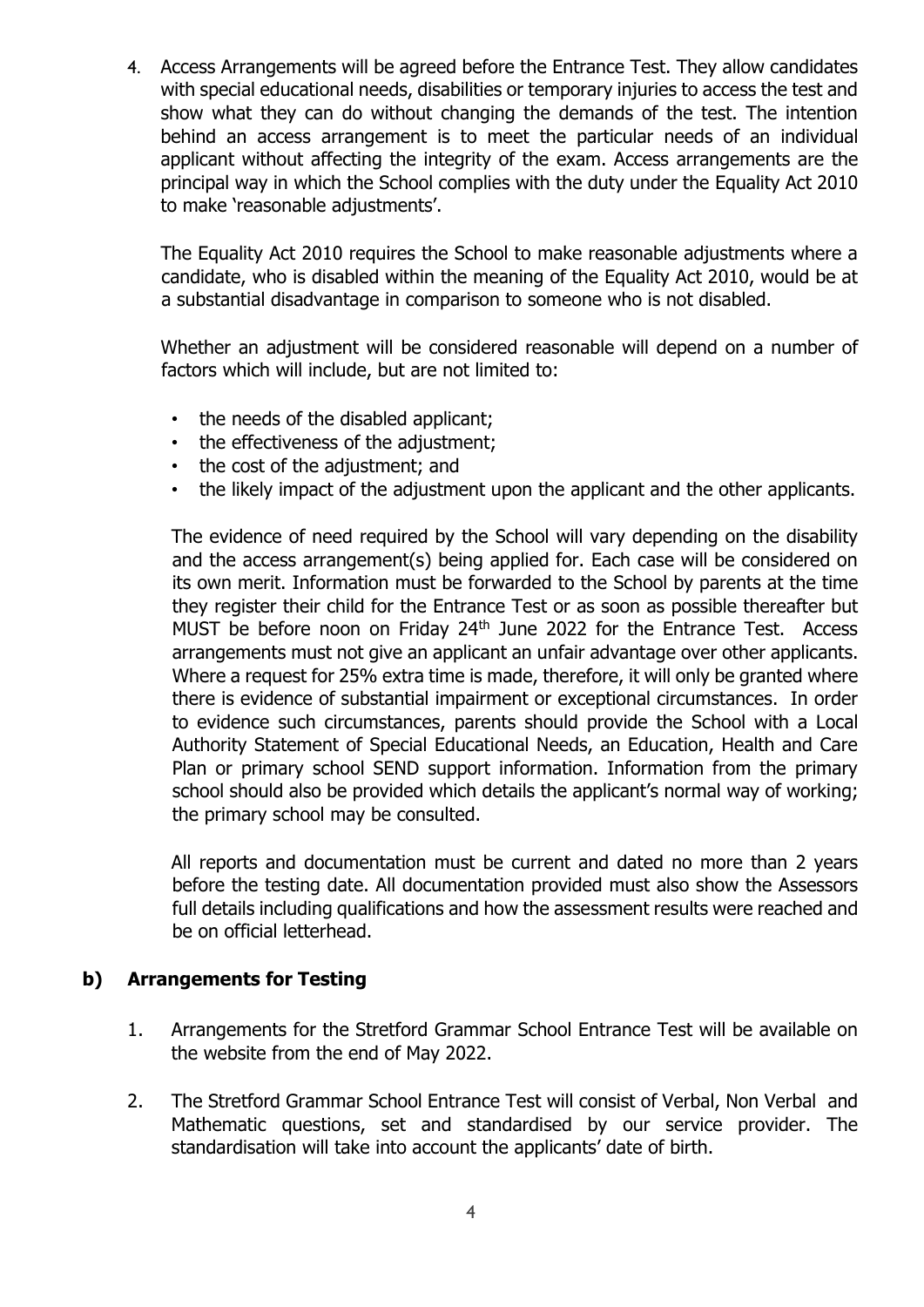3. To be eligible for consideration of a place at the School a candidate must achieve a score of 334 or above. This does not in itself guarantee a place. Outcomes and scores for the main testing will be communicated by the School to parents/carers prior to the 31st October 2022.

#### **c) Automatic Review**

An automatic review is conducted for all candidates who score between 324 to 333 (inclusive). In the review process the following will be considered:

- The test score achieved by the applicant.
- Any special circumstances that the School have been advised of on or prior to the date of the Entrance Test or in the week immediately after the testing (if your child is ill immediately prior to or on the day of the exam, please do not bring them, alternative arrangements can be made). **(Appendix A)**
- The invigilator's Report This is a record of the testing process including any events that may have taken place during the test
- The panel will consist of the Headteacher and a current primary school Headteacher

Those candidates whom are deemed to have qualified following review will have their score amended to 334R. The result letters for automatic review candidates will be communicated by the School to parents/carers prior to the 31st October 2022.

No results will be given over the telephone or via e-mail. The result for any other testing will be when it is available.

#### **d) Local Review**

A Local Review is conducted for all candidates who score between 324 to 333 (inclusive) but have not had their result overturned at automatic review.

A Local Review will be heard by the Review Panel, will be upon receipt of the Local Review Form **(Appendix B)** along with optional supporting documentation detailing the challenge. The Review Panel will consist of the Headteacher, the Deputy Headteacher, the Head of English, the Head of Mathematics and a current primary school Headteacher

Those candidates whom the Local Review Panel deem to have qualified for admission will have their Test score amended to 334R

The decision of the Local Review Panel will be notified by post after the closing date for the submission of the Common Application Form, 31st October 2022. **Parents awaiting the results of the review are advised to include Stretford Grammar School as a preferred school on the Common Application Form**.

This process does not replace your statutory to appeal to an Independent Appeal Panel see "Right of Appeal" section.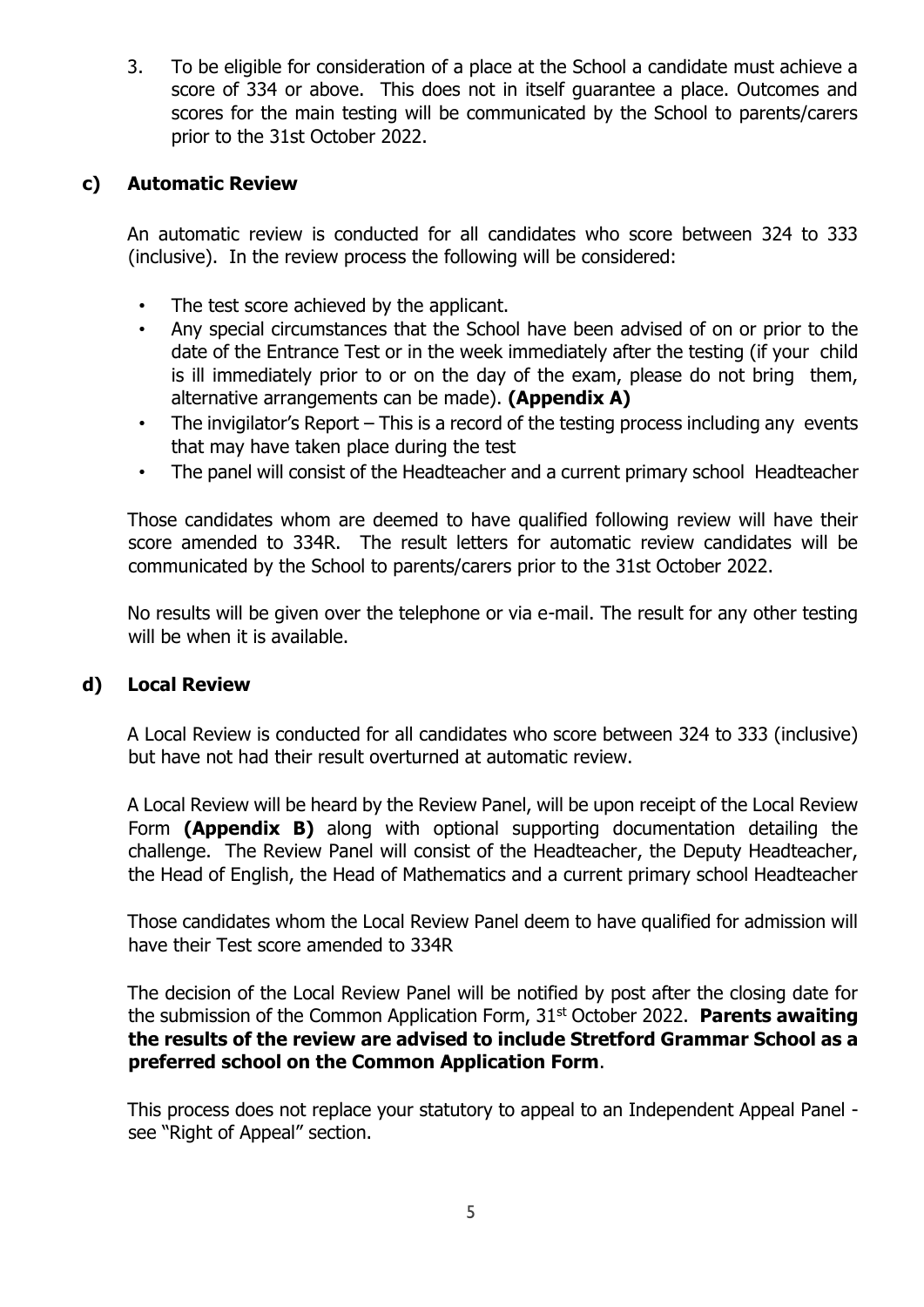### **e) The Over-Subscription Criteria**

- 1. **Looked After Children and all previously Looked After Children**. A looked after child is a child who is (a) in the care of a local authority, or (b) being provided with accommodation by a local authority, in the exercise of their social services functions (as defined in Section 22(1) of the Children Act 1989). Previously Looked After Children are children who were looked after but ceased to be so because they were adopted or became subject to a child arrangements order or special guardianship order. <sup>3</sup>Section 14A of the Children Act 1989 defines a 'special guardianship order' as an order appointing one or more individuals to be a child's special guardian (or special guardians).
- 2. Children who have been in state care outside of England and ceased to be in state care as a result of being adopted. A child is regarded as having been in state care in a place outside of England if they were accommodated by a public authority, a religious organisation or any other provider of care whose sole purpose is to benefit society.
- 3. **Pupil Premium**  32 children, eligible for the pupil premium, that achieve the test pass mark of 334 will be allocated places, in order of test scores. Pupil premium students with equal scores to the lowest candidate in this category will also be offered places. If there are fewer than 32 children in this category, then pupil premium children scoring more than 324 will be prioritised in order of test score until the 32 places are filled.
- 4. **The top 20 scoring candidates**, irrespective of home residence, will be allocated a place. Candidates with equal scores to the lowest candidate in this allocation will also be offered places.
- 5. Children who will have a sibling attending the School within Years 7 to 11 at the time of admission (September 2023).
- 6. Successful candidates who live within the catchment area of the school; being M32, M33, M41, M15 and M16 (both within Trafford and Manchester) and including M21, this being the next closest postcode to the school.
- 7. Children who live nearest to the School, measured in a direct straight line from the child's permanent place of residence to the School.

If there are more successful applicants than can be accommodated at the School in criterions 1 to 6 places will be offered to those children in each criteria whose place of residence is nearest to the School as defined in criterion 7. This will be measured using property co-ordinates provided through a combination of the Trafford Local Land and Property Gazetteer (557666), other LA data and Royal Mail Postal Address Information. In the case of a child living in a block of flats, the distance will be measured in the same manner.

Random allocation will be used as a tie-break to decide who has the highest priority for admission where the qualifying score and the distance between two applicants' home and the school is the same.

Parents/carers should note that although Stretford Grammar School will inform them of their child's assessment result prior to 31st October 2022, allocation letters will be sent on National Allocation Day, 1st March (or the next working day) by their home authority on behalf of the Governing Body of the School.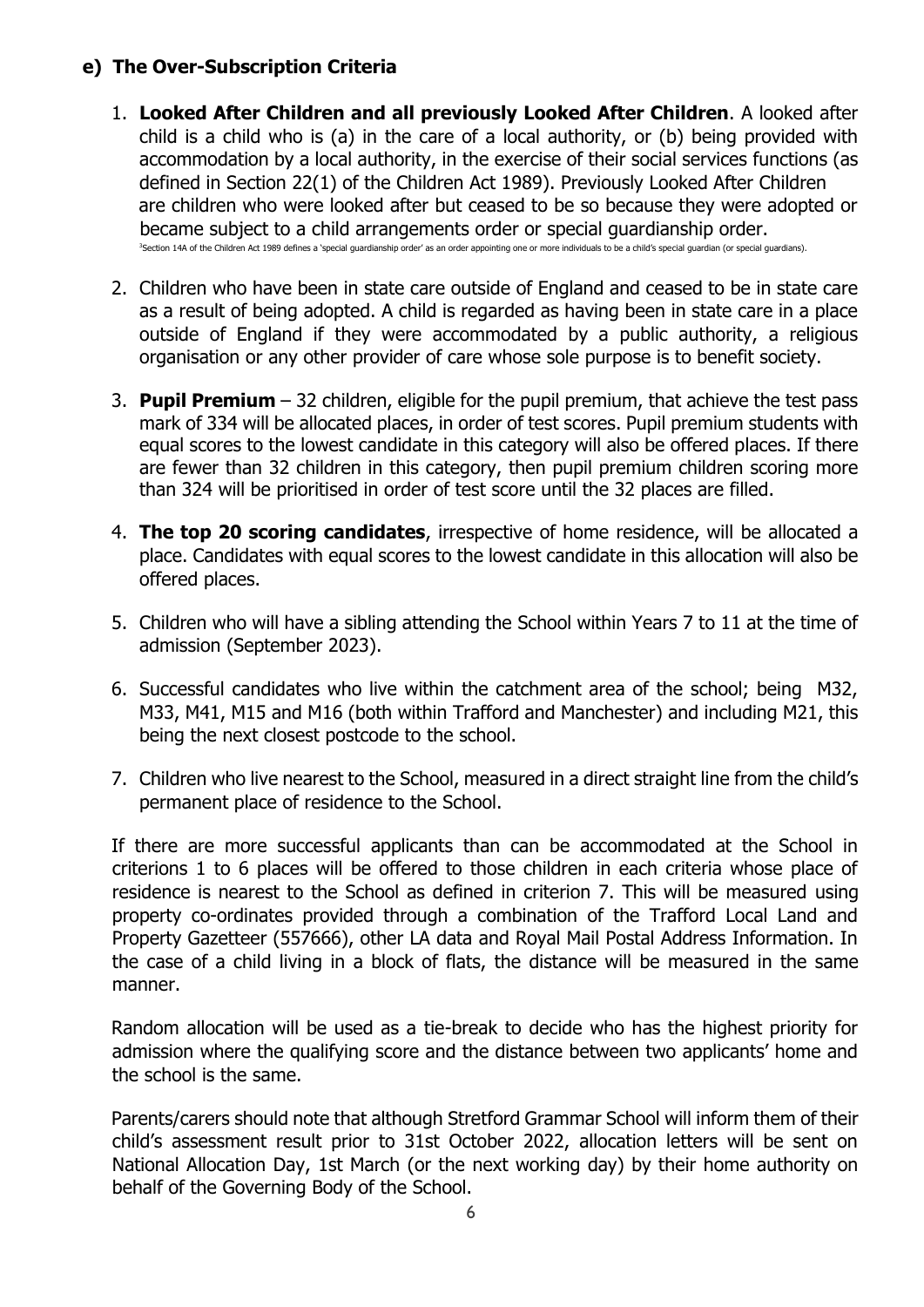#### **Home Address**

The criteria used by Trafford in determining admissions to Community and Voluntary Controlled Schools refer, in every instance, to the child's home address. This means the address where the child normally and permanently lives. In the case of parents who are separated the application will also be considered from the address where the child normally and permanently lives, even though the child may regularly spend some time at another address. Where it is claimed that the child's residency is shared equally between two addresses parents may decide which address will be used for the purpose of the application. However, applicants will be required to submit documentary evidence to support the claim. The documentation required is not prescribed and applicants can submit whatever evidence is available, that is sufficient to demonstrate the claim.

If there are more applicants than can be accommodated at a school in the relevant category, the average of the distances of the two addresses from the school will be used for the purposes of determining priority for admission.

It is always assumed that the correct factual information will be provided when an application for a school place is submitted. However, proof of the child's residency may be requested so that the application can be considered correctly alongside other applicants.

#### **e) Waiting List**

Following the allocation of places on  $1<sup>st</sup>$  March, the School will commence a waiting list for Year 7 admissions in September. The waiting list will continue through Years 7 to 11 with parents notified of their child's position annually. Applicants for in year admission may join the waiting list if a place is not available within the relevant year group, providing they have qualified through the School's Entrance Test or have met the criteria to be considered for admission to the Sixth Form. Applicants who have not been tested in the normal admissions round will be tested and if successful will be placed on the waiting list if a place is not available. Each added child will require the list to be ranked again in line with the published oversubscription criteria. Priority must not be given to children based on the date their application was received or their name was added to the list. Should a place become available, the oversubscription criteria will be applied to those on the waiting list.

## **f) Right of Appeal**

Under the terms of The School Standards and Framework Act 1998, all parents/carers of candidates refused admission have the right to appeal to an Independent Appeals Panel against any decision made by the School. The decision of the Independent Appeals Panel is binding on both the School and parents/carers. An appeals timetable is published on the School website by 28th February each year.

#### **Appellants considering making a complaint regarding an appeal may contact: The Local Government Ombudsman PO Box 4771 Coventry CV4 0EH**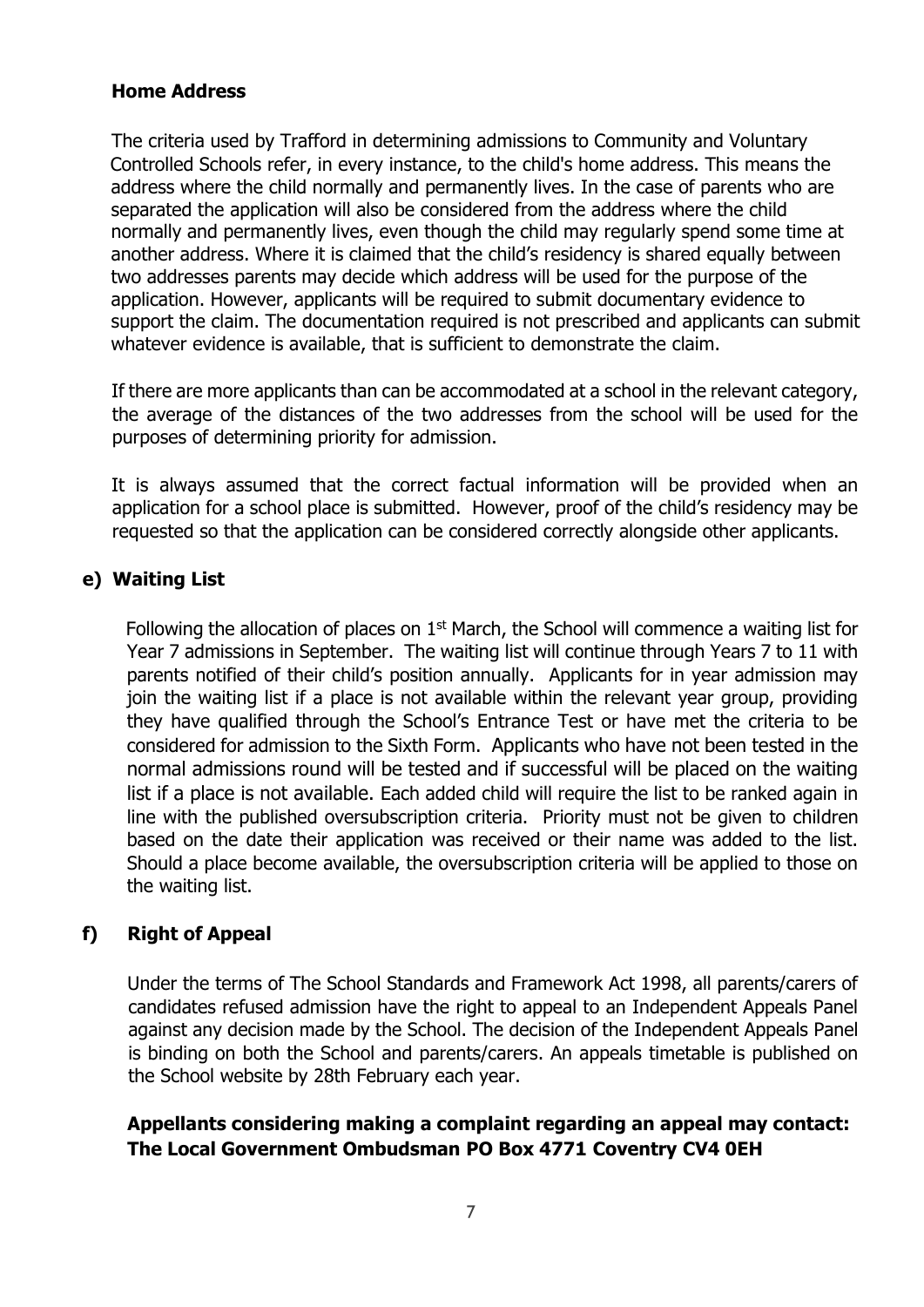#### **In Year Admissions - Years 7 to 11**

- 1. These procedures apply both to candidates who have previously been unsuccessful in the School's Testing procedure and to candidates who have not previously been tested. Candidates who have previously applied and sat the School's In-Year Testing and who have not achieved the qualifying score for admission cannot re-apply in the same academic year and must leave a minimum of 12 months before applying for reassessment.
- 2. Candidates who have previously been unsuccessful in the School's Entrance Examination procedure are able to be reassessed in Summer Term 2022 and if assessed as suitable, and places being available, are able to start in September 2022.
- 3. Applicants applying to enter Years  $7 8$  will be assessed using mathematics, verbal reasoning and non-verbal reasoning papers.
- 4. The minimum qualifying score is 353 which is 83% of the overall pass mark. Applicants who can demonstrate they are LAC or in receipt of Pupil Premium are expected to achieve 78%.
- 5. Applicants applying to enter Years  $9 11$  will be assessed using mathematics, English, a modern foreign language and science papers consisting of Biology, Chemistry and Physics.
- 6. The minimum qualifying scores will be English 75%, mathematics 65% and science 70%. Applicants who can demonstrate they are LAC or in receipt of Pupil Premium are expected to achieve English 70%, mathematics 65% and science 65%.
- 7. Under the terms of The School Standards and Framework Act 1998, all parents/carers of candidates refused admission have the right to an Independent Appeals Panel against any decision made by the School. The decision of the Independent Appeals Panel is binding on both the School and parents/carers.
- 8. Applications for candidates in Years 7 to 9 who have previously qualified for Stretford Grammar School will be considered in light of the availability of places and their position on the waiting list. Applicants who are currently in Year 9 and above who have previously qualified will be required to re-qualify.
- 9. Please note a successful outcome from an assessment does not guarantee a place at the School. If any places are available, we apply our over-subscription criteria.
- 10. Positions on the waiting list are subject to change and as such a candidate may move up or down the list.
- 11. To register your child for re-assessment please submit your in-year application at: www.trafford.gov.uk/admissions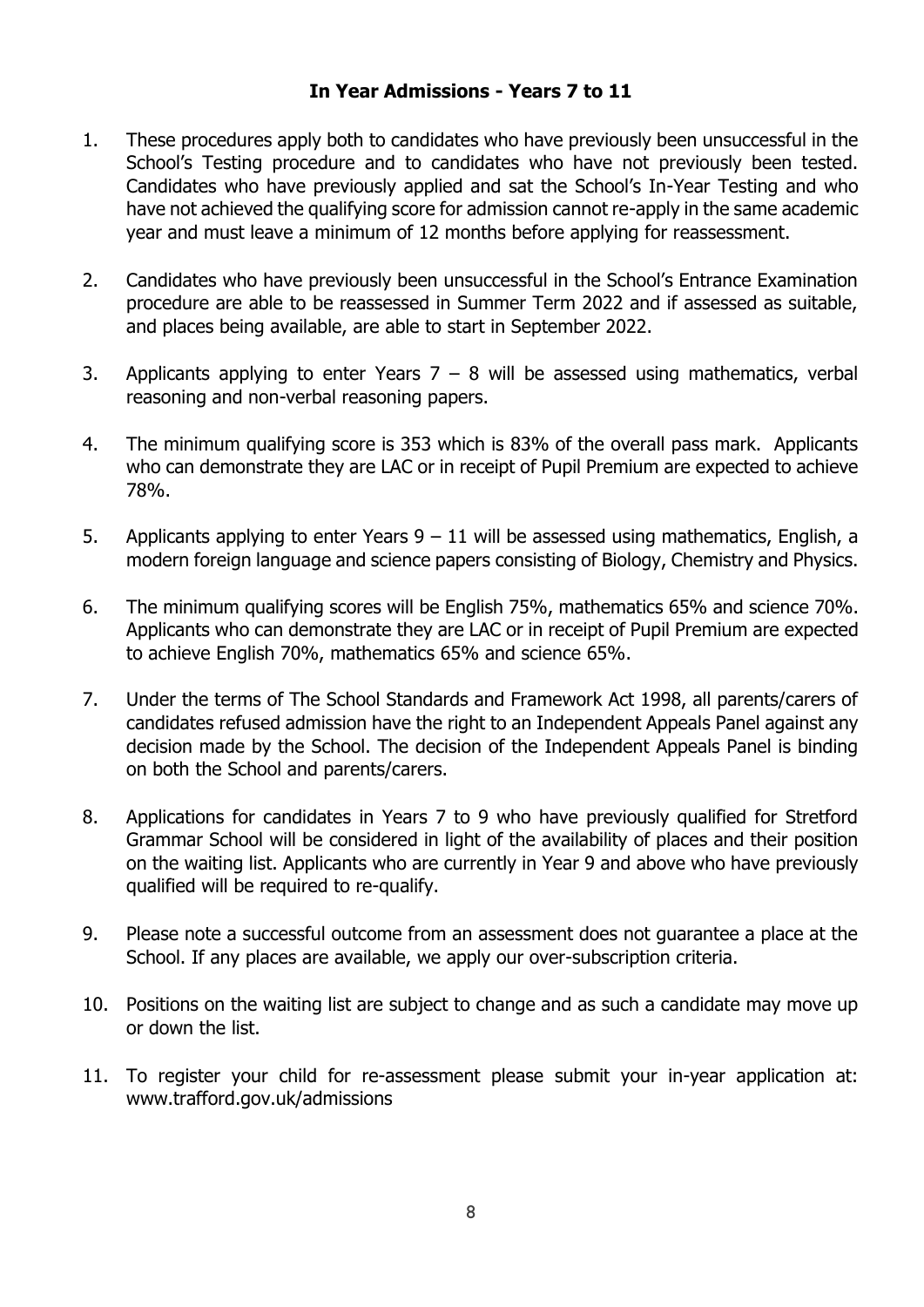# **Admission to the Sixth Form**

- 1. The Sixth Form intake will be dependent on the number of students in Years 7-11 and the maximum capacity of the school. When Years 7-11 are fully subscribed, admission to Year 12 will be such that the total number of Sixth Form students does not exceed 192. The school does not enroll students at the beginning of Year 13.
- 2. For those offered a place in the Sixth Form the requirement for entry is that students **must** have achieved a minimum Attainment 8 score of 60 (calculated from the best 8 GCSE grades), which must include Mathematics and English Language to at least to grade 5:
	- Students must also attain a grade 6 in the subjects they want to study.  $\square$  Where students are taking a subject they have not studied at GCSE e.g. Psychology, Sociology, Politics, then grade 6s in English and a subject with an equivalent skill base, e.g. History/Geography, would be expected.
	- Students must attain a grade 6 in Maths to study one of the Sciences.
	- Where students are taking more than one of Chemistry, Physics, Mathematics and Biology we strongly recommend grade 7s in these subjects at GCSE.
- 3. Applicants who have completed their secondary education in schools other than in England and Wales and have taken IGCSE or equivalent qualifications will be subject to the same requirements as stated in paragraphs three and four. Students who take qualifications other than GCSE, or IGCSE or must have equivalent qualifications as defined and verified by NARIC [\(www.ecctis.co.uk/naric\)](http://www.ecctis.co.uk/naric) and be able to demonstrate that they are working at a level comparable to the minimum academic requirement for entry into the sixth form. Equivalent qualifications will only be accepted if the course content provides suitable preparation for A Level study and students will only be enrolled once qualifications have been verified in writing.
- 4. Internal Year 11 students will be asked to indicate whether they wish to progress to Sixth Form in the first half of the Spring Term and to give an initial choice of subjects.
- 5. Internal applicants, who meet the entry requirements and who enroll on or before GCSE Results and Enrolment day, will be given priority over all other applicants and guaranteed a place in the Sixth Form, on courses of their choice, within the option lines available. Internal applicants who enrol between GCSE Results and Enrolment day and the first school day of the Autumn Term may be enrolled, subject to availability of places on the courses of their choice. The maximum class size for any A Level class will be 20.
- 6. Year 11 applicants from other schools should return completed application forms between October and mid-February each year; the deadline date is the end of the first half of the spring term. Their school will be asked to provide information to verify the suitability of the candidate's choice of courses and to ensure Stretford Grammar School is able to provide appropriate support to meet individual student needs. Proof of qualifications, identity and residency, will also be required.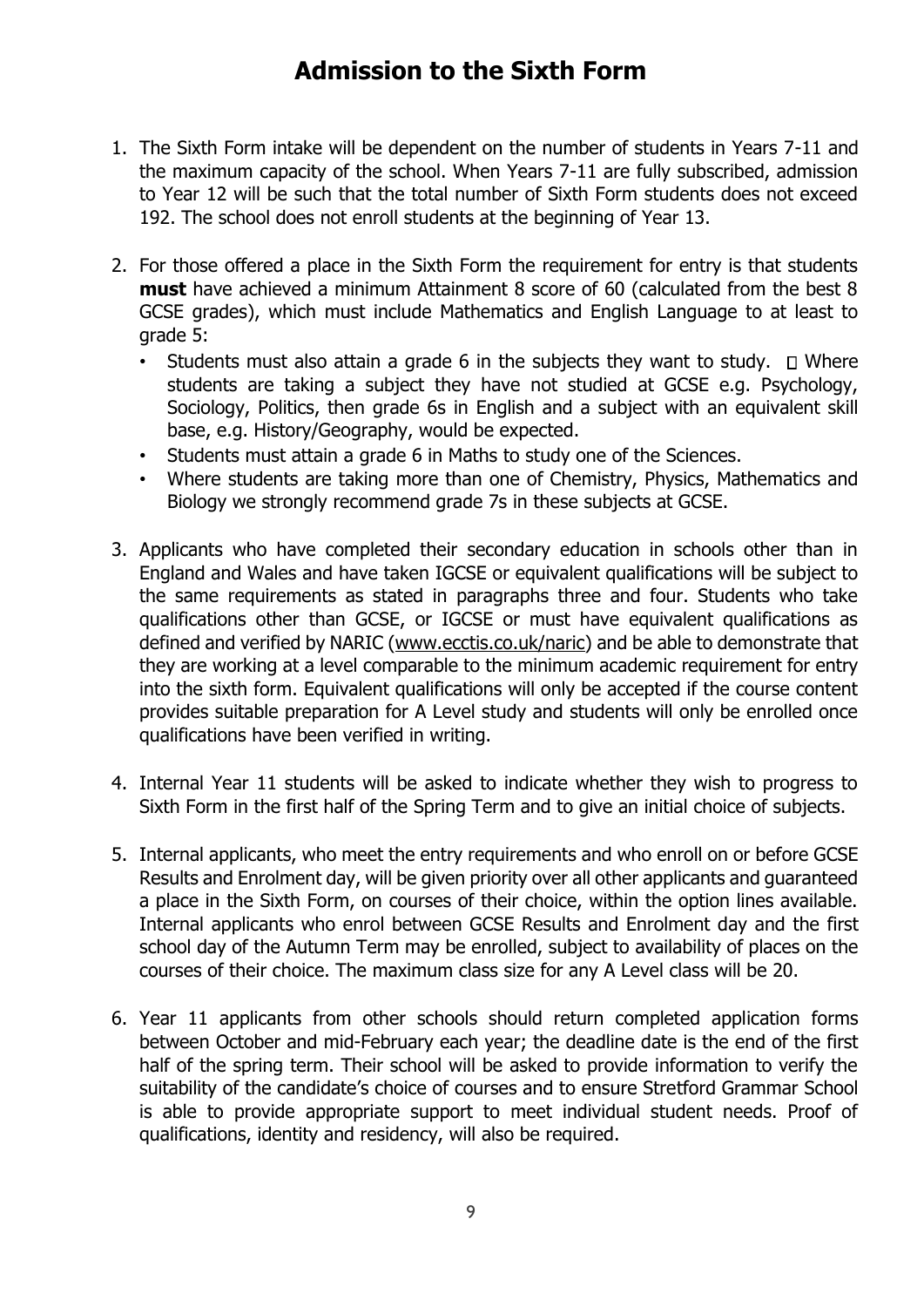- 7. Year 11 students from other schools (external applicants), who apply and accept a conditional offer during the Spring Term, meet the entry requirements and enroll on or before 21st August will be allocated a place in the Sixth Form, on courses of their choice, within the option lines available.
- 8. Year 11 external applicants, who apply after the February deadline, will only be offered places subject to availability and only once all qualifying students in paragraphs 6 to 9 have received conditional offers.
- 9. Any student who enrolls in the Sixth Form but fails to attend on the first day of the Autumn Term, without prior notice being given, may have their place withdrawn.
- 10.Applications to re-take Year 12 will only be considered if there are places available after all qualifying year 11 students have enrolled. Such applications will be considered on an individual basis, taking account of any extenuating circumstances and priority will be given to students already at the school. Following discussions with the student and their parent/carer to ascertain whether it is in the student's best educational interest, the school may refuse requests to retake Year 12.

## **Over-Subscription Criteria for Sixth Form Places**

Where eligible applications for admission exceed the number of places in the Sixth Form, or the number of applications for a course exceeds the places available on that course, the following criteria will apply:

- 1. A 'looked after child' or a child who was previously looked after but immediately after being looked after became subject to an adoption, residence, or special guardianship order (Under the terms of the Adoption and Children Act 2002 (see section 46 (adoption orders)).
- 2. Those highest in rank order based on their Attainment 8 score.
- 3. In the event of tied scores resulting in more than one applicant being eligible for places then the applicant living nearest to the school as measured using the property coordinates provided through a combination of the Trafford Local Land and Property Gazetteer (BS7666), other LA data and Royal Mail Postal Address Information. In the case of a child living in a block of flats, the distance will be measured from the communal entrance of the building.
- 4. Random allocation will be used as a tie-break to decide who has the highest priority for admission where the qualifying score and the distance between two applicants' home and the school is the same.

#### **Progression to Year 13**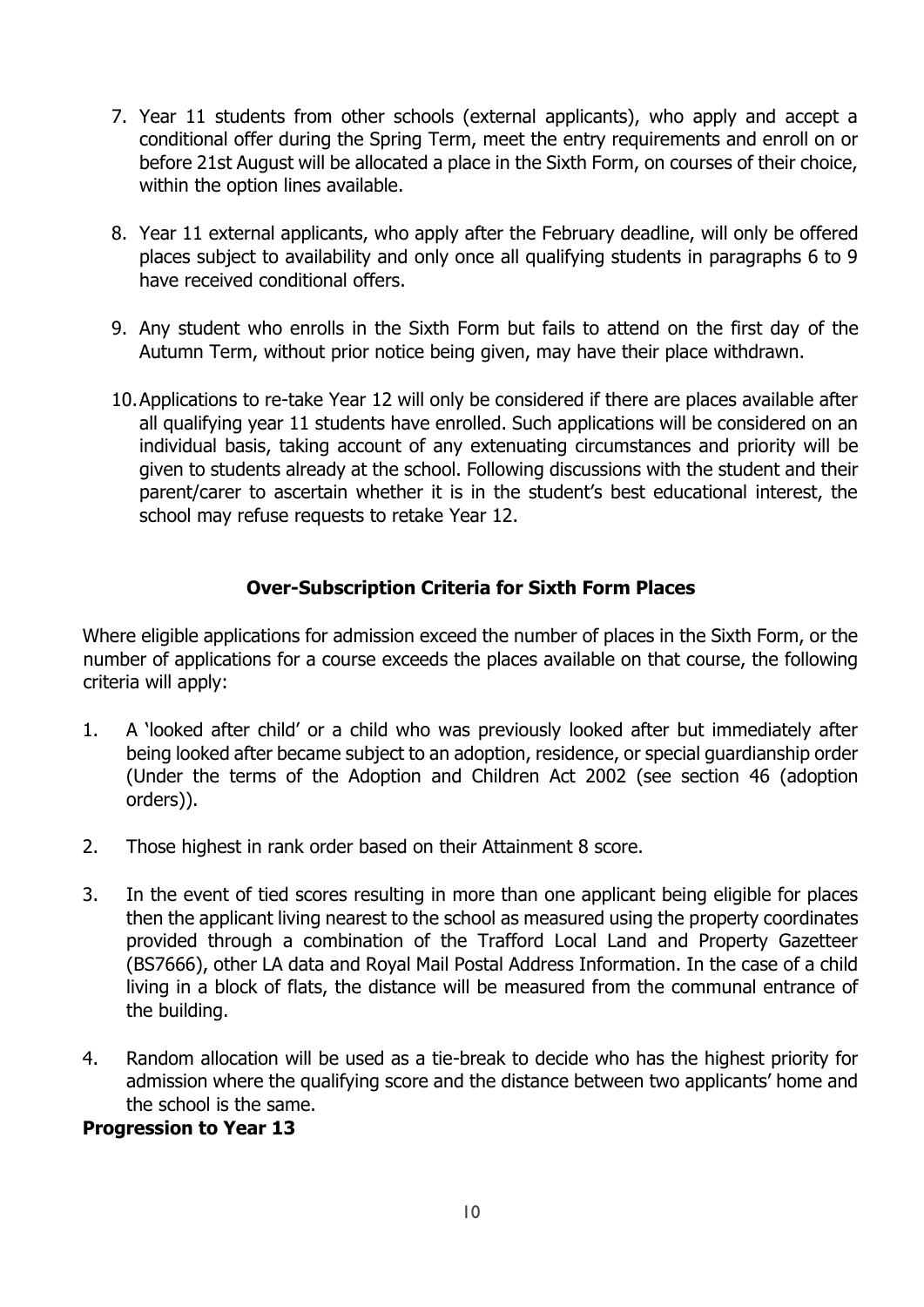Students who fail to achieve a record of continuous effort to make good progress in their Y12 studies, at the end of Year 12, will be invited, with their parents/carers, to a consultation to discuss whether progression to Year 13 is in the best interest for their continuing education. The school may advise that the student should retake Year 12 or seek alternative qualifications more suited to their individual needs.

#### Please Note:

Proof of qualifications, identity and residence may be required from applicants. The School may withdraw a place at a later date if false, incorrect or misleading information has been provided. Parents/carers must inform the School of any changes to their address or circumstances.

## **Right of Appeal**

Under the terms of Education Act 1998, all candidates and parents/carers of candidates refused admission have the right to appeal to an Independent Appeals Panel against any decision made by the School. The decision of the Independent Appeals Panel is binding on both the School and parents/carers. Appeals will be heard within 40 school days and acknowledged within 30 days.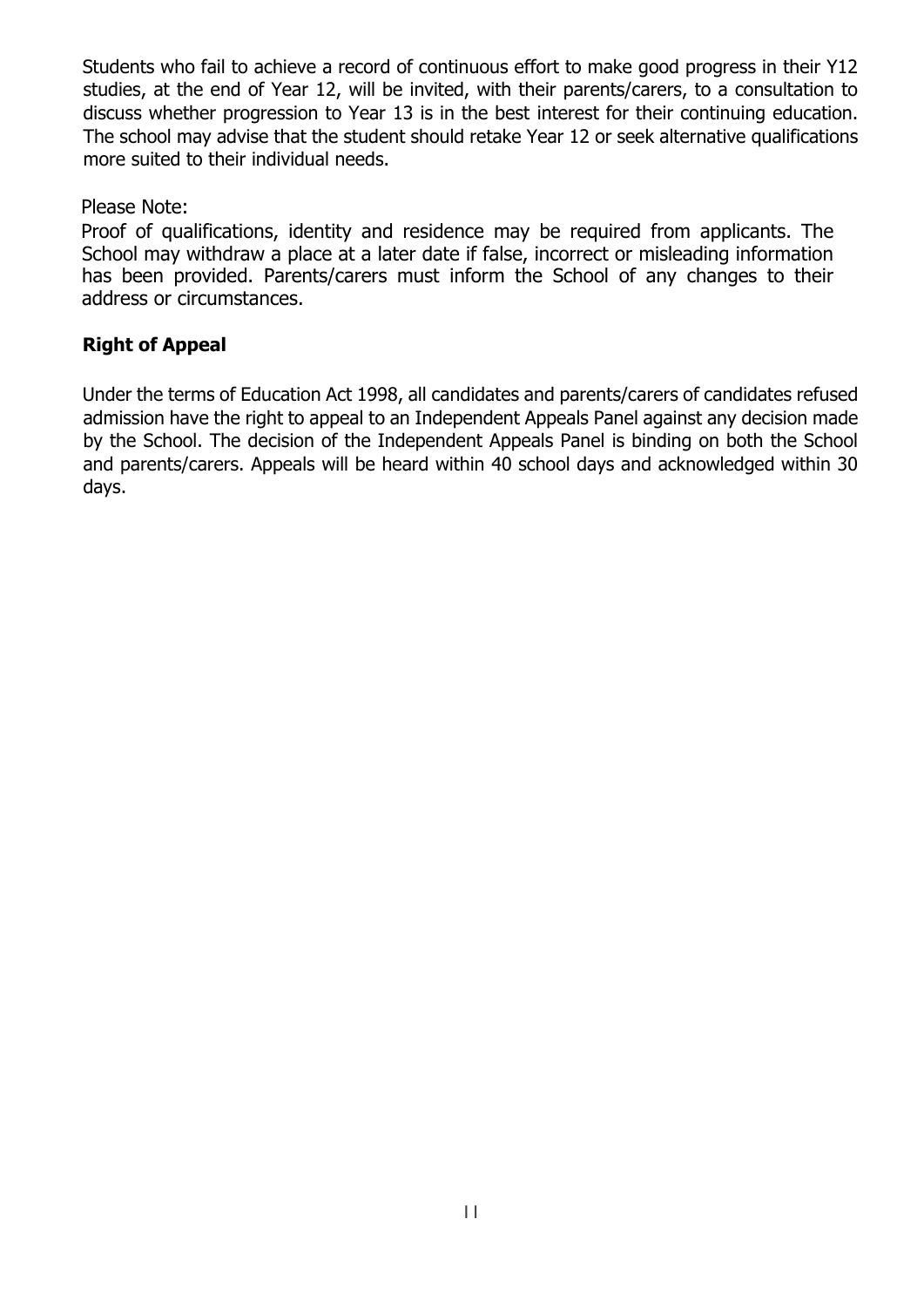# **SPECIAL CIRCUMSTANCES FORM**

Please make us aware of **any special circumstances which explain why your child may not have performed to their usual level on Monday XXth September 20XX.** Please complete this form and return to the Admissions Officer by **noon on Thursday XXth September 20XX** at the latest to bring to our attention: -

- If there are special circumstances prior to the test you wish to make us aware of
- If there are special circumstances which could have affected your child's performance on the day
- If they may not have performed to their usual level on the testing day

**If your child is ill immediately prior to or on the day of the exam, please do not bring them.** Please complete this Special Circumstances Form and return with a Doctor's note **by noon** on **Thursday XXth September 20XX.** We will then advise you of an alternative date.

Name of Child:

Date of Birth:

Primary School:

Test Room:

Candidate ID:

Signature of Parent(s)/Carer(s) ………………………………………Date: ………………………….

Please print name: ………………………………………………………………………………………….

Continue overleaf if necessary …

#### **APPENDIX B**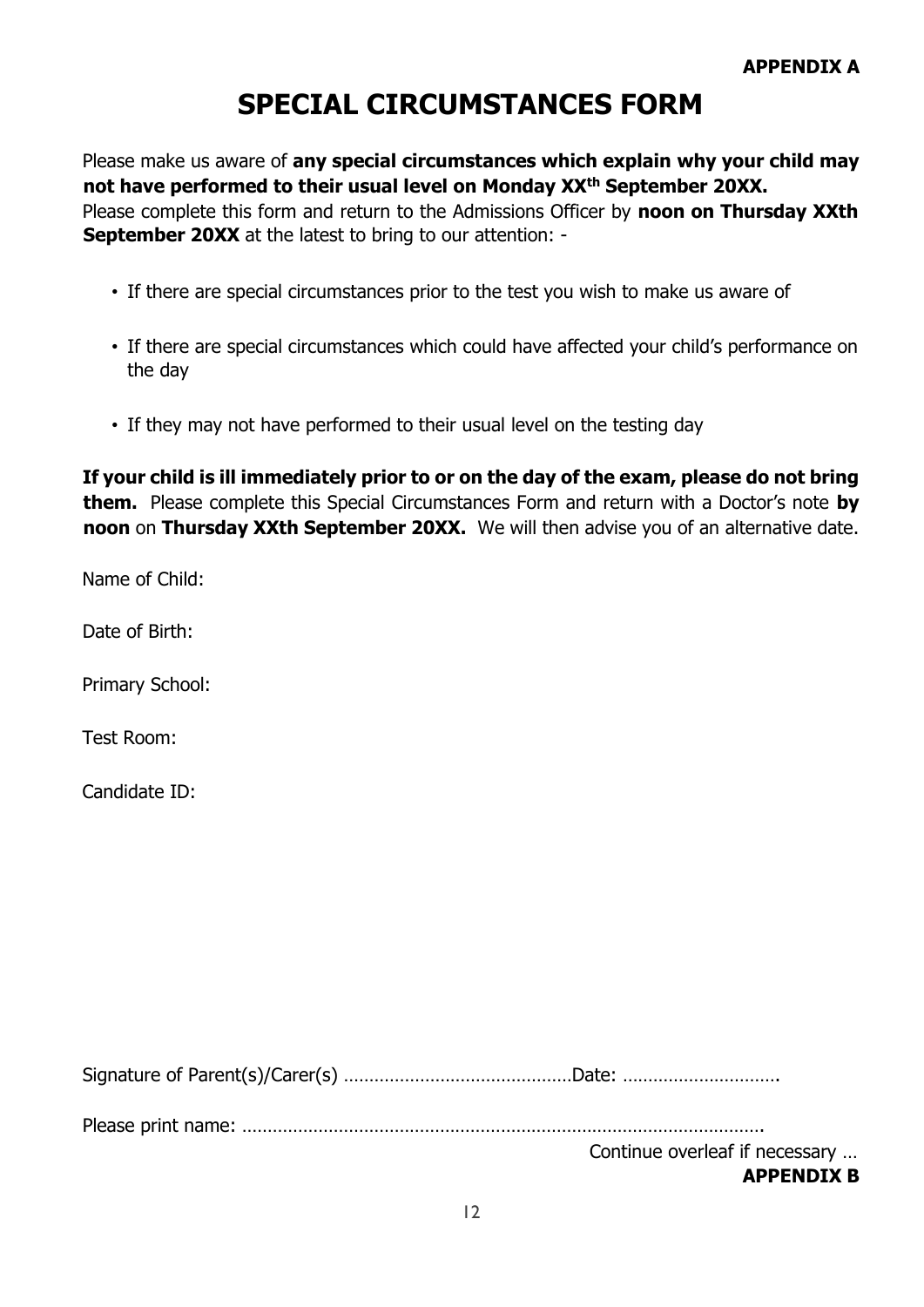# **REQUEST FOR STRETFORD GRAMMAR SCHOOL LOCAL REVIEW**

## **Please return by noon on Friday Xth November 20XX**

Please print all details clearly

| <b>Child's Name:</b>                                                             | Date of Birth:         |
|----------------------------------------------------------------------------------|------------------------|
| <b>Candidate Number:</b>                                                         | <b>Score achieved:</b> |
| <b>Home Address:</b>                                                             |                        |
| <b>Mobile Number:</b>                                                            | <b>Home Number:</b>    |
| <b>E-Mail address:</b><br>(Please print)                                         |                        |
| <b>Parents/Carers Names:</b>                                                     |                        |
| <b>Current Primary School:</b>                                                   |                        |
| Did you advise of any Special Circumstances at the time of the testing or in the |                        |
| immediate week of the testing?                                                   | YES / NO               |
| If yes $-$ please advise:                                                        |                        |
|                                                                                  |                        |

**OUTLINE OF YOUR REASONS FOR REQUESTING A LOCAL REVIEW:** You are able to submit any supporting evidence, including material from your child's primary school. **A list of suggested documents is provided overleaf.** (Please continue overleaf or on a separate sheet if necessary).

#### **Suggested documents**:

Year 5 School Report Year 6 School Report Letter from Year 5 Teacher Letter from Year 6 Teacher Letter from Headteacher Letter from Parents/Carers Handwritten letter from Candidate Example of outstanding work – photocopies of pages only, do not submit books

You do not have to submit all the above documents; these are just suggestions for your convenience.